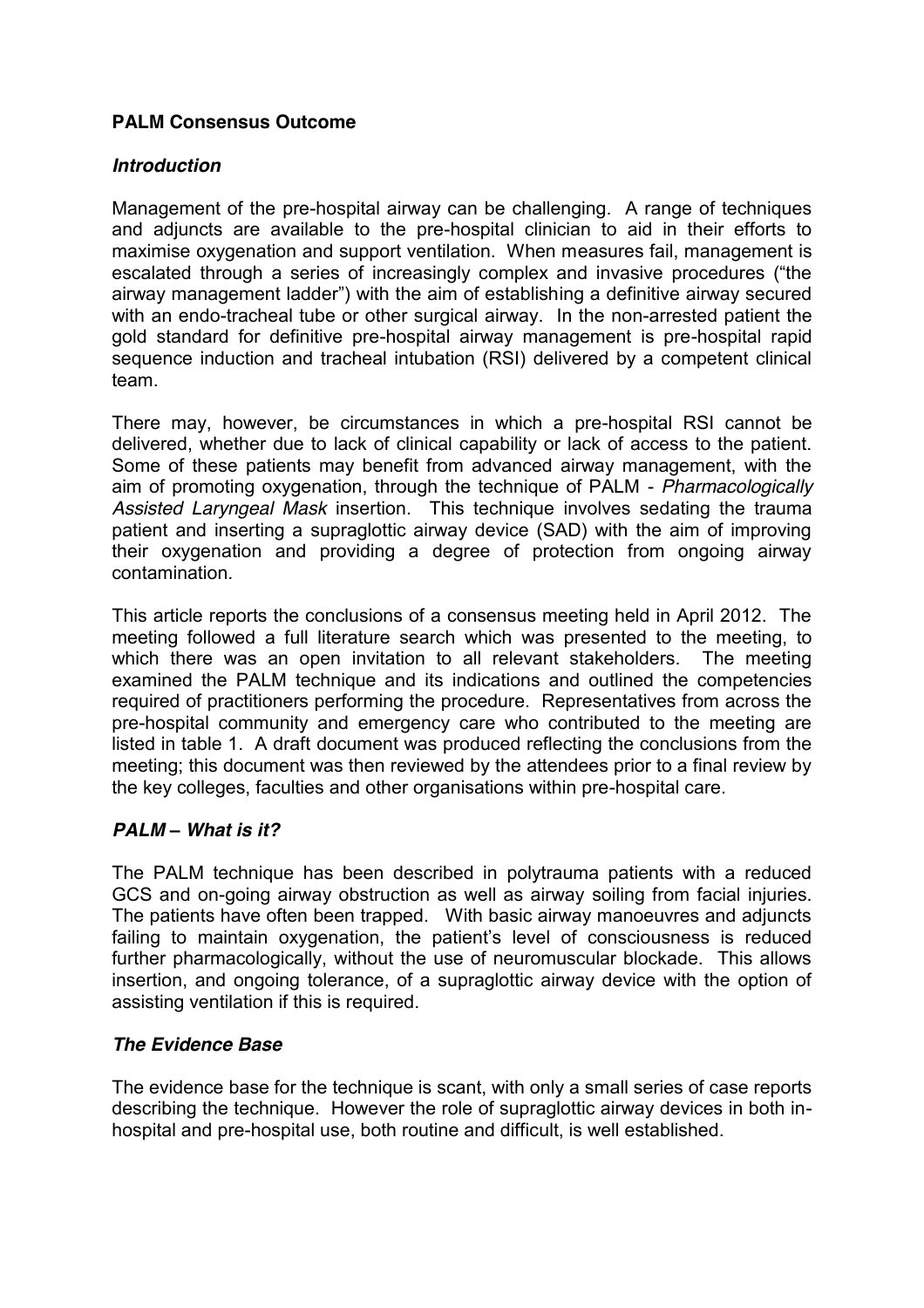The pre-hospital use of supraglottic airway devices has increased with their routine use in the airway management of cardiac arrests. Supraglottic airway devices now form part of most failed intubation algorithms following pre-hospital RSI. The use of supraglottic airway devices for in-hospital airway management has become the norm in the majority of routine anaesthetics. These devices also form an integral part in in-hospital failed airway management.

The PALM technique has been adopted by a number of immediate care schemes across the UK, but further evidence has not been generated, possibly due to the rarity of use of the technique.

1. The PALM technique is an acceptable tool for managing the pre-hospital airway.

# *Consensus Outcomes:*

The consensus group felt that, in the hands of a specific set of practitioners and in certain circumstances, patients would benefit from the technique. It was recognised that pre-hospital airway management can be very challenging and deeming the technique unacceptable could deprive patients of a potentially lifesaving intervention. It was felt that having another tool available to clinicians which could potentially improve patient outcome was important. This was despite the lack of a robust evidence base. It was felt that the technique is indicated in, and should be limited to, a very specific set of circumstances as described below.

2. The PALM technique is indicated in a rare set of circumstances.

The PALM procedure is a technique which can be considered in a patient with a severely compromised airway, when all routine measures have failed. In this situation, when all other simple airway manoeuvres and adjuncts have been exhausted, when it is not possible to deliver a pre-hospital RSI, and when the patient remains hypoxic, performing the PALM procedure is a potentially lifesaving option.

3. The PALM procedure is a rescue technique.

PALM is not to be considered an 'easy alternative' to a pre-hospital RSI. The procedure is located on the airway management ladder in a similar position to a surgical airway. Indeed a surgical airway is considered an alternative to the procedure and will be the rescue technique of choice if the PALM fails.

The Consensus group also outlined the necessary equipment and the manner in which the procedure should be carried out.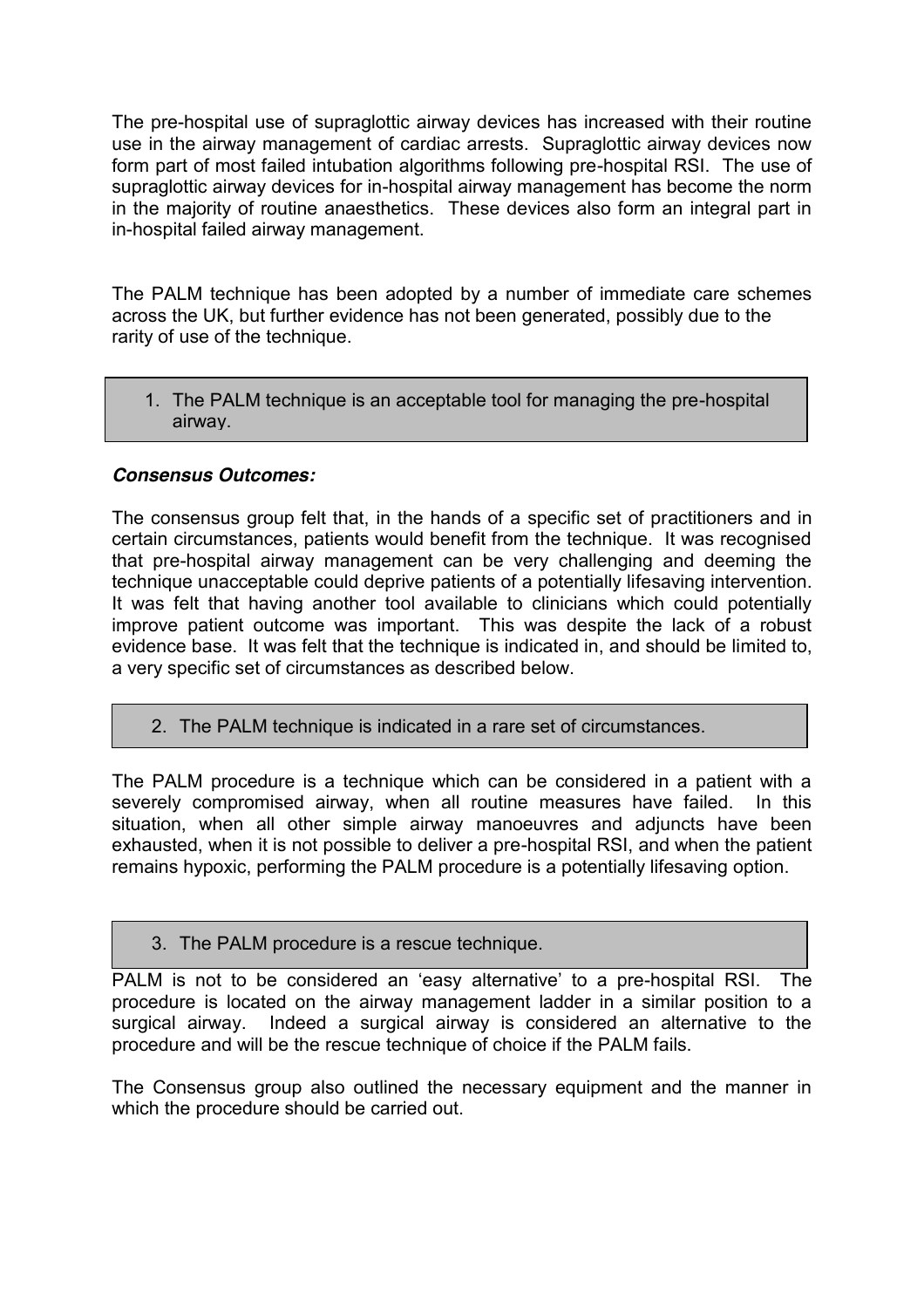4. The PALM procedure should be checklist driven.

It was recognised that the PALM procedure is likely to be time critical and performed in the most difficult of circumstances. However it was felt that the use of a brief checklist should be encouraged in order to avoid errors. In addition a checklist, and talk through of the procedure, might help other emergency service personnel present who are not familiar with the technique.

#### 5. At least a second generation SAD should be used.

The majority of failed airway algorithms use second generation supraglottic airway devices. Given this, and together with the added potential benefits of gastric drainage channels and tolerance of higher airway pressures, it was felt that devices with these designs should be used. Differing models and designs were discussed but no preference was expressed for any particular brand or design of SAD.

6. End-tidal  $CO<sub>2</sub>$  monitoring is mandatory.

The use of end-tidal  $CO<sub>2</sub>$  (ETCO<sub>2</sub>) monitoring is mandatory for post-insertion confirmation of adequate ventilation, and ongoing management of ventilation if it is required. The use of  $ETCO<sub>2</sub>$  monitoring prior to insertion of the SAD is to be encouraged. The minimum monitoring standards appropriate for patient sedation should also be adhered to.

7. No preference is expressed for any particular drug.

Both Midazolam and Ketamine were felt to be appropriate drugs for use in PALM. There is little evidence to guide agent choice, and the use of a combination of agents might be appropriate in some patients. The final drug choice must depend on clinician familiarity and experience.

#### 8. No preference is expressed for any particular dosing regime.

The original case reports describe the use of graduated doses of Midazolam based on the patient's GCS. It was felt that this might be too didactic and that the required dose of drug is likely to vary according to patient physiology and condition.

9. Flumazenil is highly unlikely to have a role in managing the PALM patient.

Whilst it was recognised that Flumazenil must be available wherever Midazolam is administered, in accordance with NPSA guidance, it was also felt that there was no role for Flumazenil to reverse the effects of Midazolam. Dosing of Midazolam should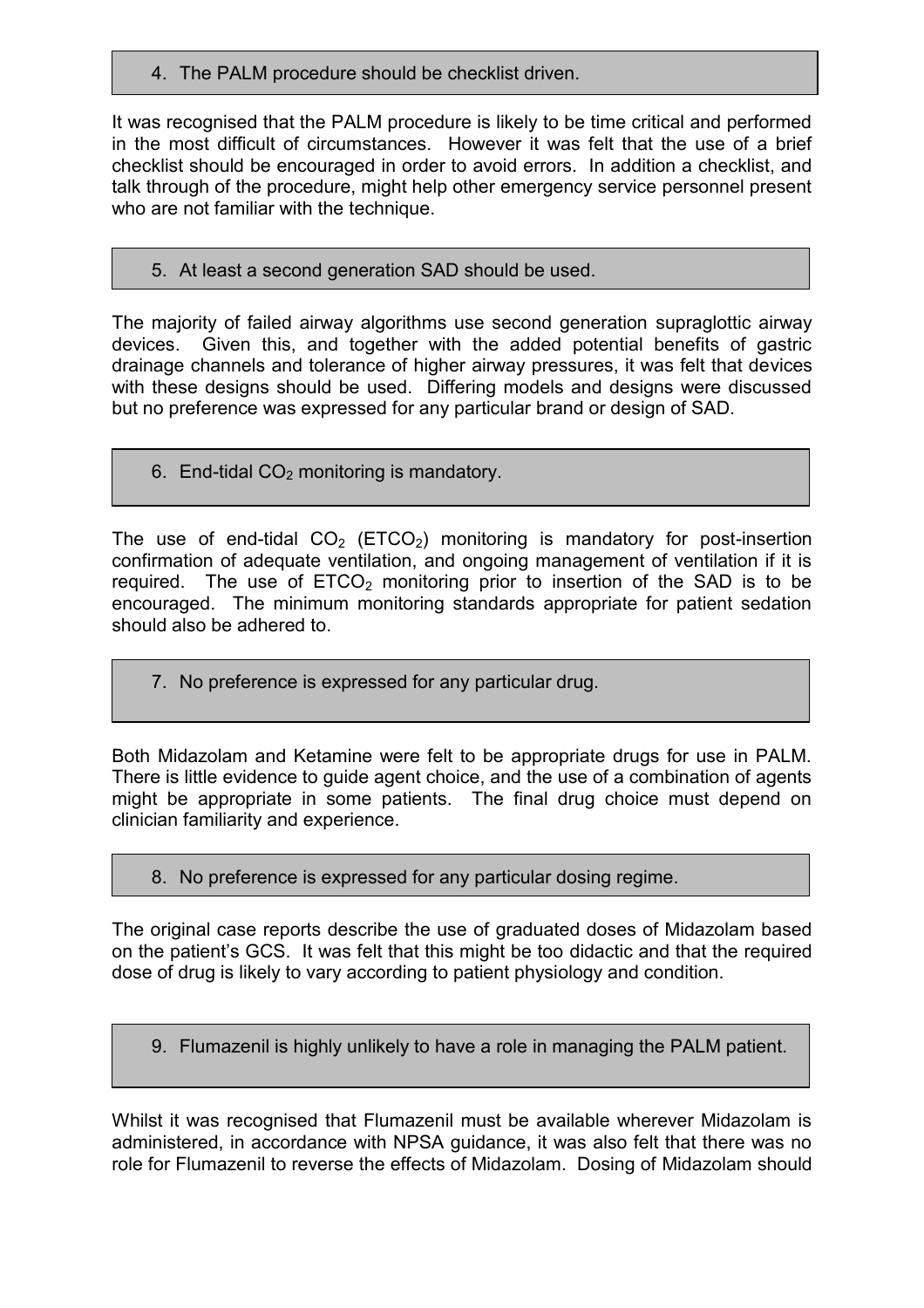be carried out judiciously and the well-known side effects, such as respiratory depression, anticipated.

The Consensus group gave lengthy consideration to the level of experience and training that a practitioner performing the PALM procedure should have. The final decision recognised a number of points: the fact that this procedure has the clear potential to cause patient harm; the difficulty associated with sedating a critically ill patient with a compromised airway; and the lack of robust evidence surrounding the technique.

10.The PALM procedure should only be carried out by practitioner of level 7 above.

The PALM procedure should only be carried out by a practitioner of Level 7 or above. These practitioners will be highly trained, experienced pre-hospital practitioners, working within their scope of practice, under a robust governance framework. The use of the procedure within a region must be agreed by the local ambulance service medical director. The practitioner must be skilled at managing the ongoing sedation and transfer of a critically ill patient and also competent at managing any adverse incidents. The practitioner must be capable of performing a surgical airway.

11.The availability of a trained assistant, familiar with the procedure would be advantageous.

If possible, having a second clinician present, who has undergone training and is familiar with the procedure, will aid in the checking of equipment, completion of the checklist, and SAD insertion. This may help to streamline the procedure and reduce the risk of adverse events, as well as ensuring its appropriateness.

12.The training required, to achieve competency in performing the PALM procedure must include in-hospital insertion of supraglottic airway devices, simulation training and training in the transfer of critically ill patients.

It was felt by the consensus group that simulation training in supraglottic airway device insertion was not sufficient to achieve competency in their use as part of the PALM procedure. Familiarity, either through routine use as part of the clinician's practice, or through training time spent inserting supraglottic airway devices in a supervised clinical setting is needed to learn the psychomotor skill of supraglottic airway device insertion. Simulation training should play a key role in training for the PALM procedure in the pre-hospital environment. Emphasis should also be placed on the need for high quality ongoing patient care during transfer to definitive care. The ability to demonstrate retention of skills through re-appraisal is also required.

The Consensus group recognised that satisfying these experiences and training requirements may restrict the technique to a limited number of clinicians. It was felt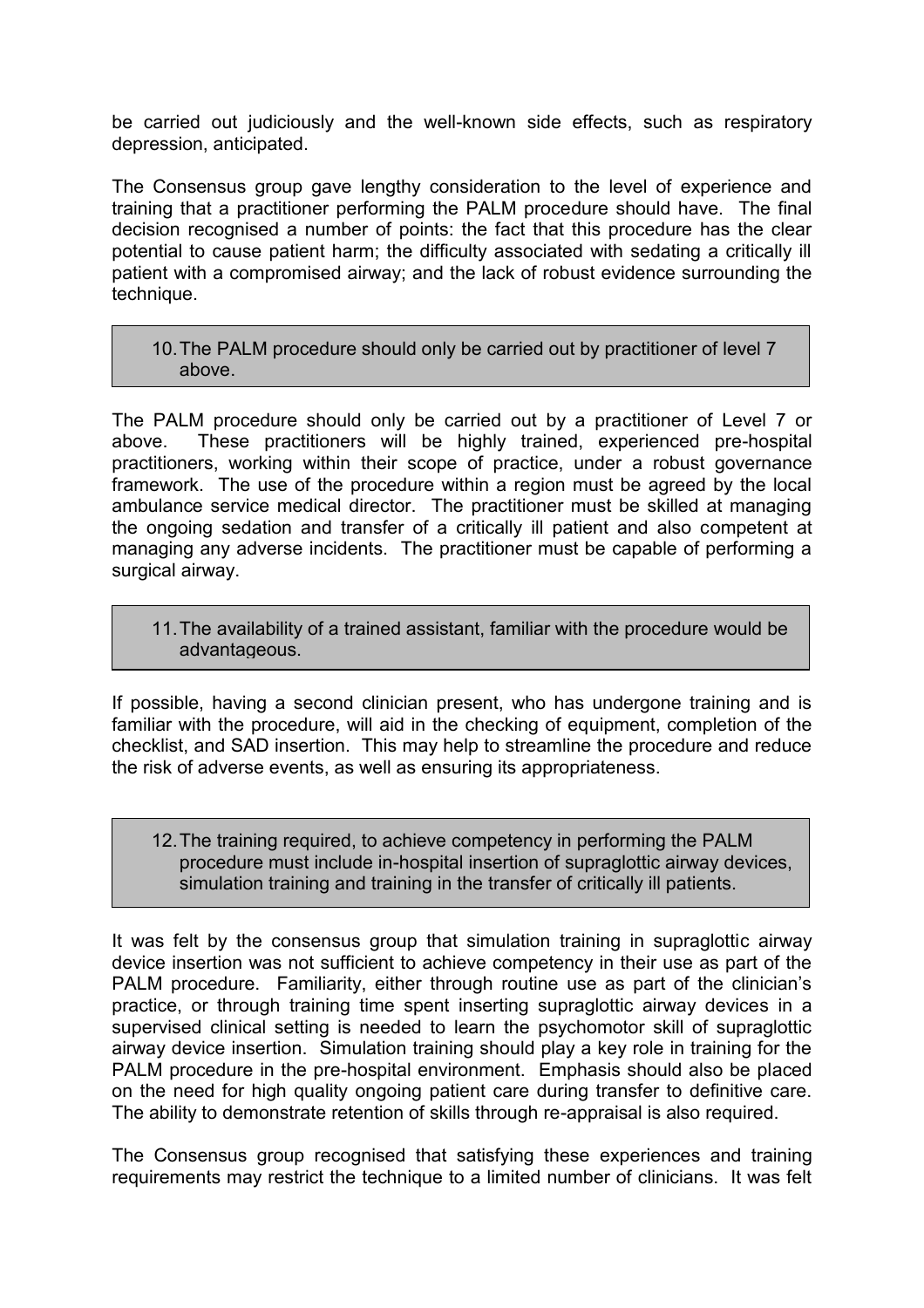that this restriction is appropriate at this time given the lack of evidence surrounding the technique.

13. Data should be collected and collated at a national level for all patients who receive the PALM procedure.

The Consensus group highlighted the need for new evidence to help guide future recommendations regarding PALM. In order that valuable evidence for the In order that valuable evidence for the technique can be generated, and given the rarity of its use, the group felt that all clinicians performing the technique should contribute every case to a centrally held national database.

#### *Conclusions*

This Consensus statement enables the PALM technique to become a recognised tool for pre-hospital practitioners faced with life-threatening airway compromise. It sets out the rare circumstances in which this rescue technique could be employed and it describes the experience and training needed by a clinician performing the procedure.

It is hoped that, by generating an evidence base regarding this technique, future decisions regarding the PALM procedure's position in pre-hospital airway management can be more clearly defined.